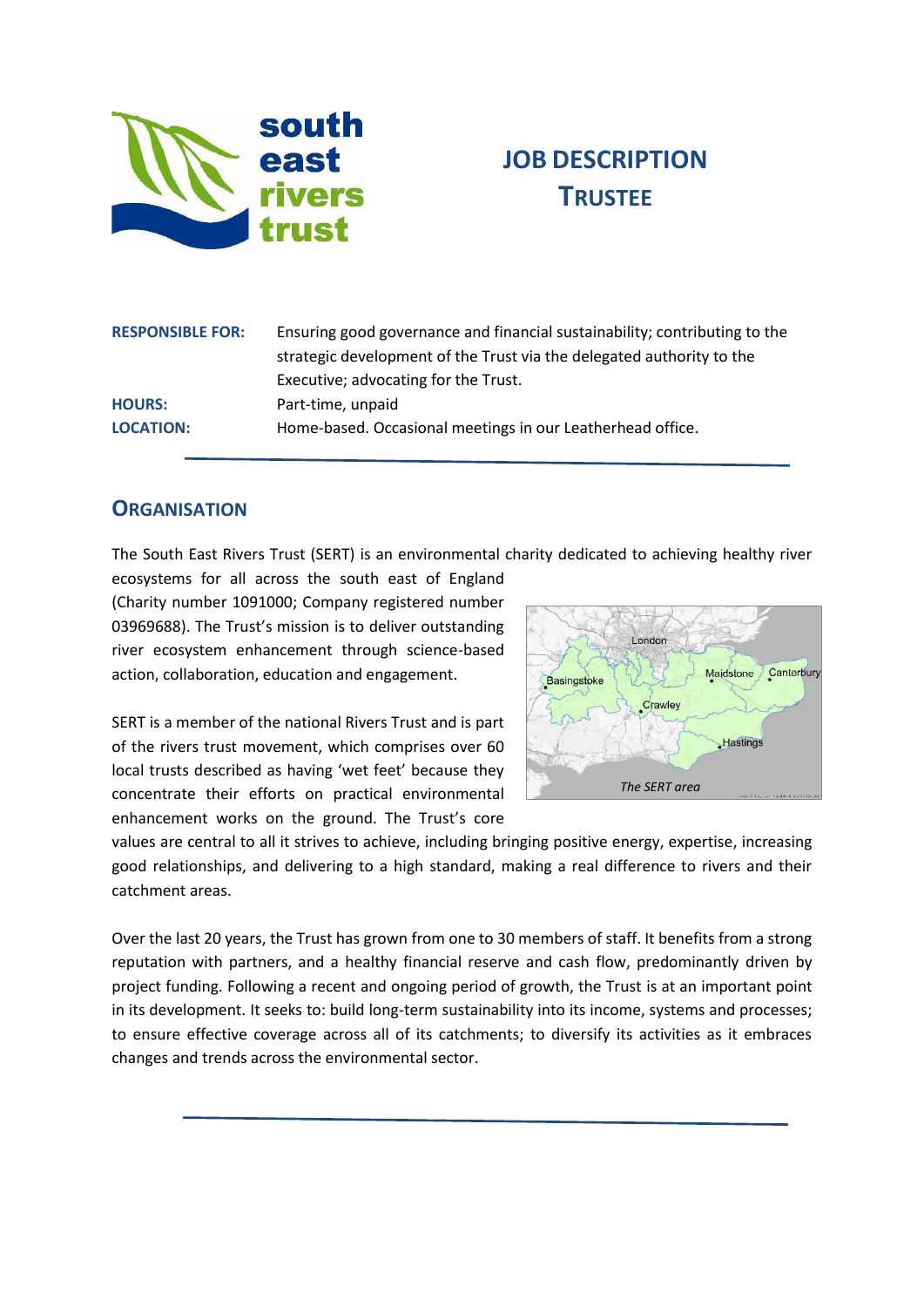# **ROLE SUMMARY**

The key activities of the board of trustees is to oversee the Trust's strategy and financial sustainability; ensure the good governance of the Trust; advocate for the Trust where required and provide support and challenge to our CEO and Management Team.

The Trust meets quarterly. Meetings are predominantly online with one to two in-person board meeting per year. In addition, Trustees may be expected to participate in quarterly finance committee meetings and other meetings on an as-needed basis in a governance role.

The Trust has recently undergone a period of growth and you will facilitate its continuing success and maintain its position as a major player in the Rivers Trust network.

You will bring specific knowledge and expertise that contributes to our growing organisation.

You will oversee the continued financial sustainability of the Trust, contributing strategy insights to the development of different income streams and project funding as appropriate.

You will have a passion for biodiversity, conservation and the rivers movement in the South East.

You will bring a deep, proactive, and reflective attitude towards diversity and inclusion.

# **DUTIES AND RESPONSIBILITIES**

#### **Governance of the Trust**

- Monitor the performance of the Trust and ensure that it satisfies all regulatory and legal compliance requirements
- Ensure the risks to which the charity is exposed are reviewed regularly and systems are established to mitigate these risks without becoming risk-averse.
- Ensure that the Trust's financial dealings are systematically accounted for, audited and publicly available
- Ensure that the Trust is fair and open to all sections of the community in all activities
- Ensure the Trust has a governance structure that is appropriate to an environmental charity of its size/complexity, stage of development, and its charitable objects and that these structures and the governing instruments are reviewed regularly

#### **The Leadership of the Trust**

- Maintain the Trust's culture in creating a working environment that is welcoming, inspiring and flexible.
- Support the implementation of the Trust's mission, vision, strategy and high-level policies, ensuring that it achieves its charitable, environmental and financial objectives.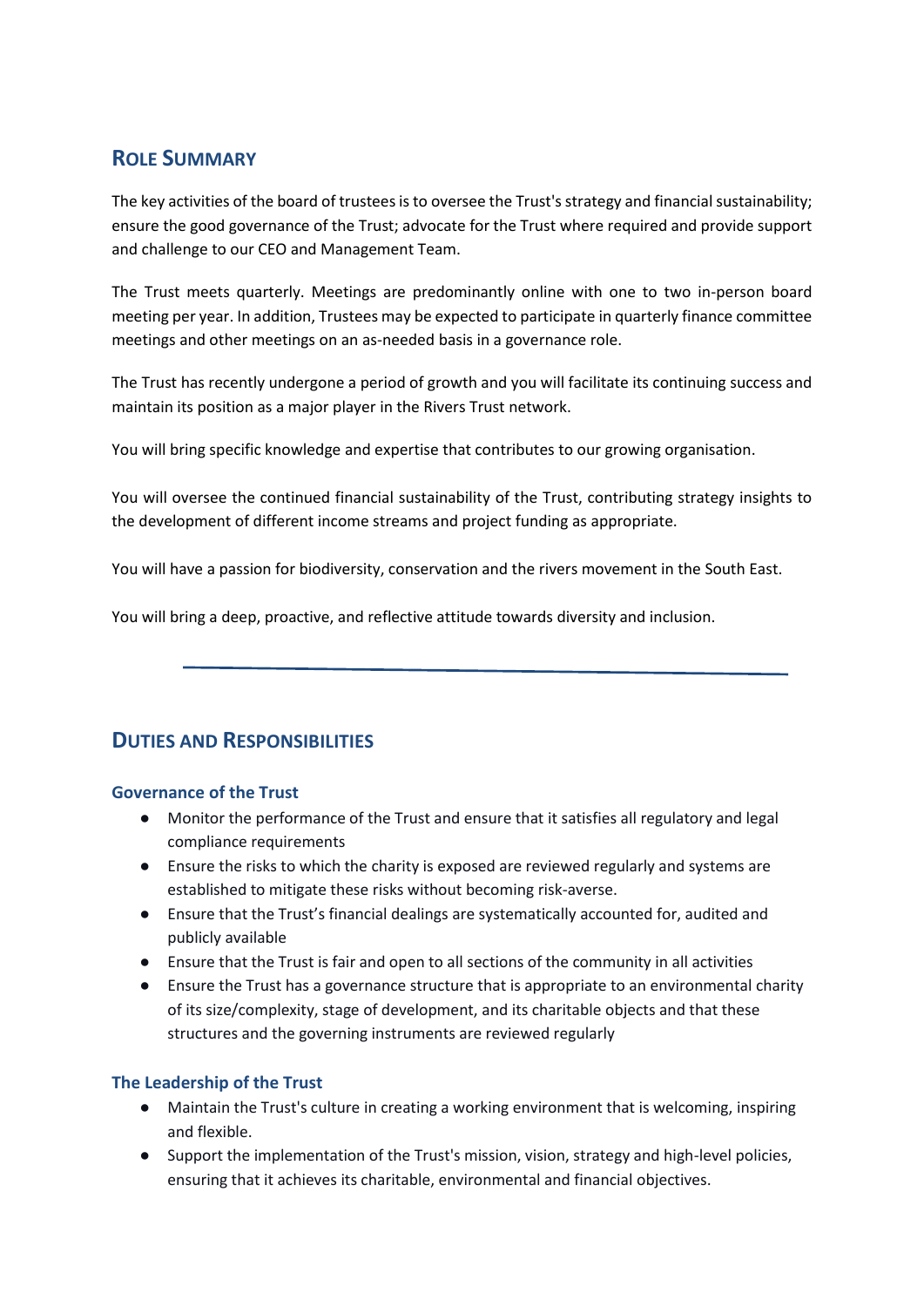- Ensure the Trust hears key stakeholders' voices and views, especially beneficiaries and champion diversity and inclusion through the process
- Keep up to date on the rivers trust movement regionally, across the UK and the World.

#### **Visible advocate for Rivers**

- Actively promote the Trust to potential donors for fundraising and partnerships
- In combination with senior staff, represent the Trust at strategic meetings
- Ensure that, whenever practicable, you visit the rivers, keep up to date and attend Trust events and have informal opportunities to meet staff and beneficiaries

#### **PERSON SPECIFICATION**

When completing your application, please keep these requirements in mind, together with the Trust's core values.

#### **We are particularly interested to hear from people who:**

- Have significant experience and understanding of farming, and the opportunities available for landowners and environmental organisations to work together to bring positive impacts for all
- Have experience of leading and managing growth and change
- Have experience of working within the water industry in any capacity
- Have experience in any of the following areas: legal, financial, education, community engagement, HR, research, fundraising, engineering, strategic planning, marcomms and ecology
- Can broaden and deepen the diversity of thought and experience represented in our organisation. We aim to represent and reflect the diverse communities that our rivers serve

#### **It would also be ideal if you had:**

- A passion for protecting the water environment
- A track record of successfully working within or managing a senior team
- Experience in writing funding bids and a good understanding of what makes them successful
- Good knowledge of the funding streams available to an environmental charity
- Understanding of the environment of the south east of England.
- An ability to think strategically and discern how to prioritise opportunities that will ensure growth and sustainability
- Experience in developing successful corporate funding relationships
- An environmental qualification
- A flexible and growth mindset